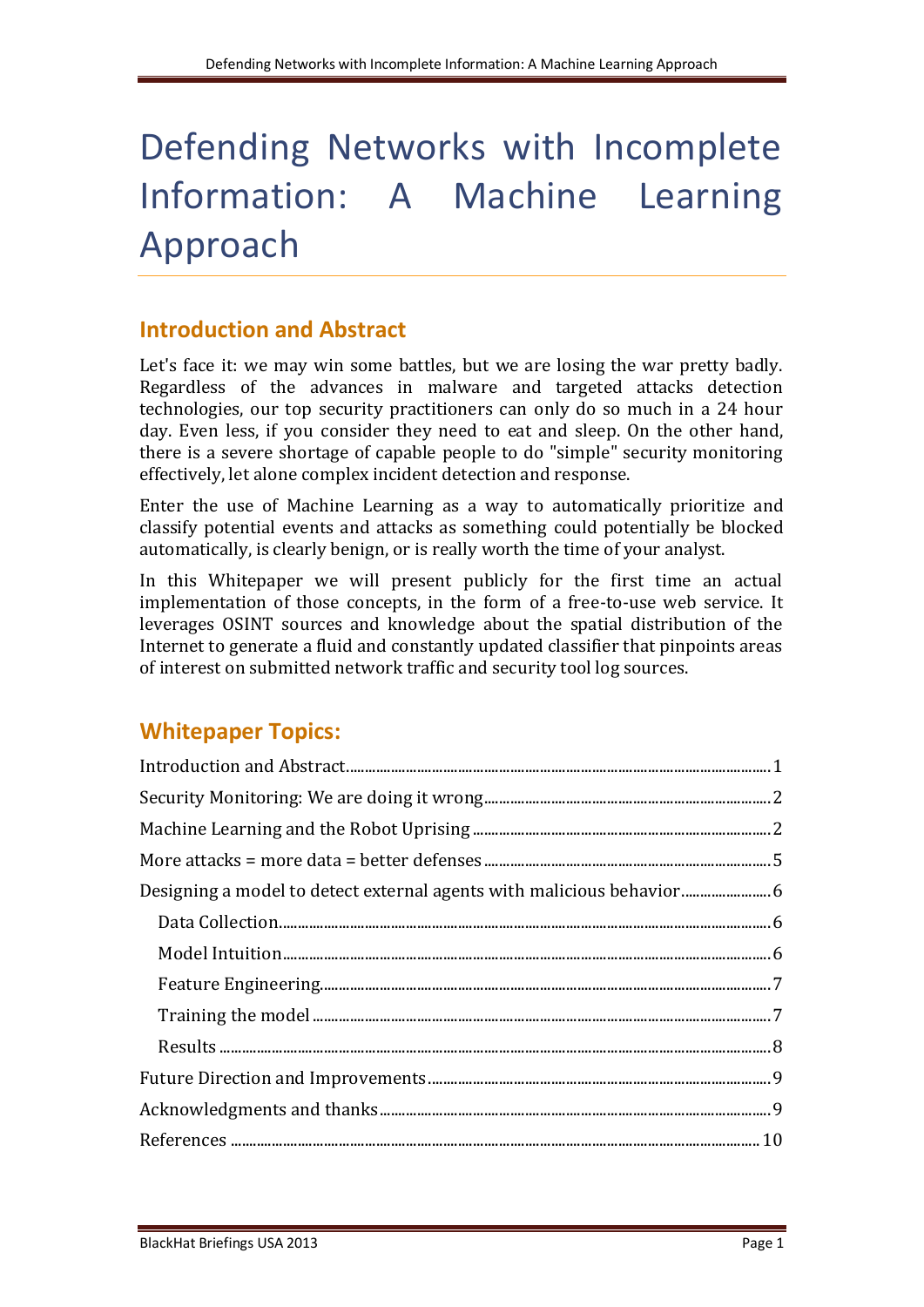## **Security Monitoring: We are doing it wrong**

The amount of security log data that is being accumulated today, be it for compliance or for incident response reasons, is bigger than ever. Given the push on regulations such as PCI and HIPAA, even smallish and medium companies have a large quantity of machine-generated data stored in log management solutions no one is currently looking at.

There is a clear a surplus of data and a shortage of professionals that are capable of analyzing this data and making sense of it. This is one of the main criticisms that compliance and "check-box security" practices receive, and, of course, it is legitimate criticism because no one is safer for just accumulating this data.

Even when organizations have more advanced log management and SIEM solutions, there is a great difficulty in prioritizing what should be investigated as security events happen. These tools' functionality relies too deeply on very deterministic rules: if *something* happens in my network *X* amount of times, flag this as suspicious and or send me an alert. The problems arise from the fact that the *something*s and the *X*s vary widely between organizations and also evolve (or devolve) over time in an organization itself. It is truly a Sisyphean effort.

But this is not exclusively a tool problem. There are a few really talented and experienced professionals that are able to configure one of these systems to perform. However, it usually takes a number of months or years and a couple of these SOC "supermen" working full-time to make this happen. And now we are adding Big Data to SIEM solutions? What chance do we have of finding a needle on a 1,000 times larger haystack?

But how many of these mythical and magical people exist? The new "security analyst" must now understand not only the intricacy of attack and defense but also be an accomplished "data analyst" or "data scientist" in order to work through massive amounts of data. I am not sure where they are, but I can assure you they are not working 24x7, night or weekend shifts on your local or subcontracted monitoring team.

We are doing it wrong.

This project introduces the idea of using Machine Learning techniques to mine information like this and help companies make informed decisions based on this treasure trove of information they have available.

The initial algorithms presented on this paper, by itself, may not yet outperform a (very well) trained analyst but:

- it's certainly better than no action at all;
- it can greatly enhance the analyst's productivity and effectiveness by letting him focus on the small percentage of data that is more likely to be meaningful.

# **Machine Learning and the Robot Uprising**

Machine learning is designed to infer relationships from large volumes of data. In a way, you do not design the classifications routines or the specific algorithm you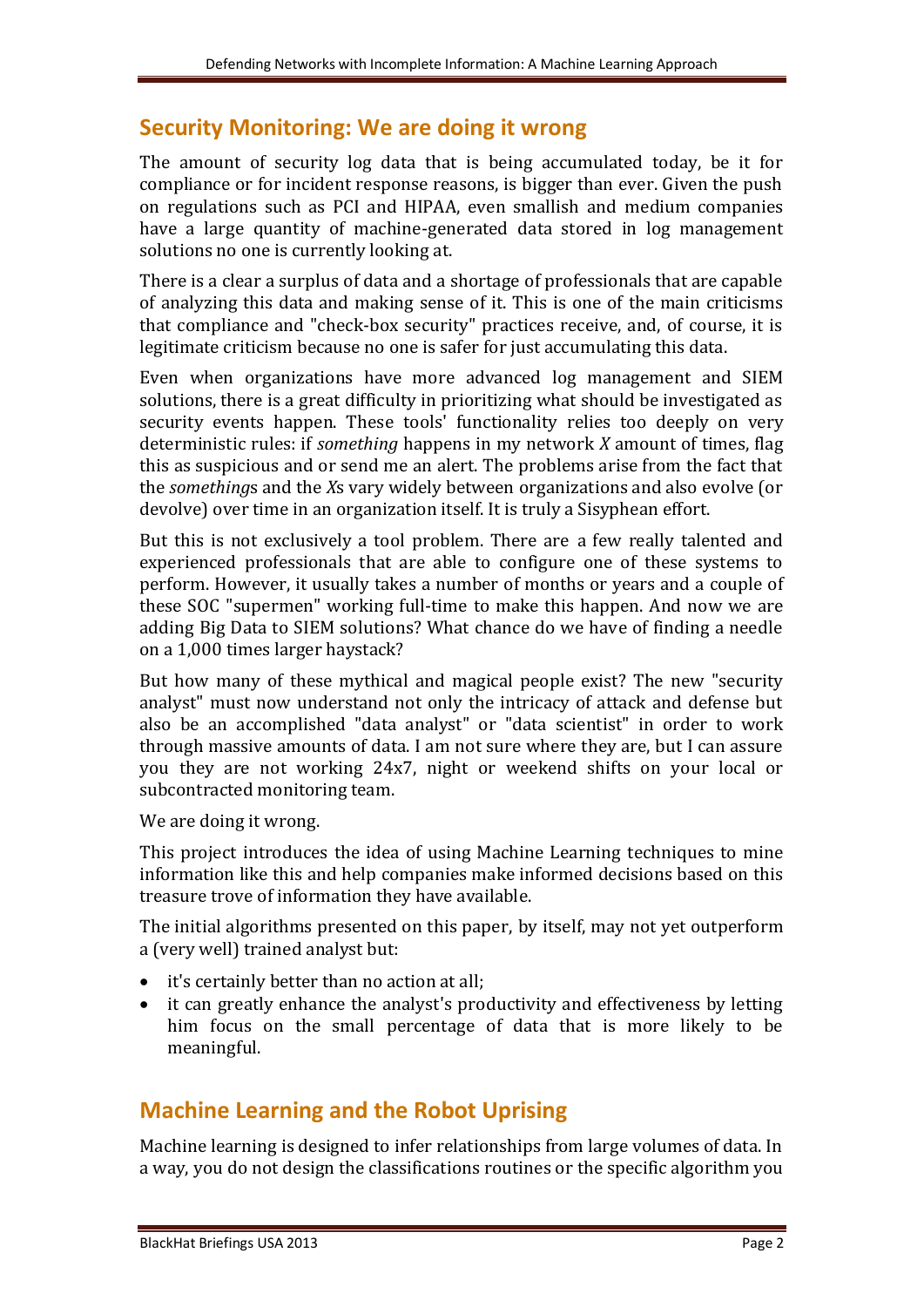are using, but let the data itself shape how the program should behave. The terms *learning* and *artificial intelligence* are usually associated with these kinds of routines because these processes try to mimic the way the brain learns by association and repetition. Once you have seen enough chairs, you will know when you see a completely different chair even if it has a different shape, color or is made of a different material.

Machine learning based systems are being used all around us:

- In sales and marketing, to serve us online ads, to suggest us products that are similar to the ones we or our friends have bought;
- In financial systems, fueling high-frequency trading applications looking for patterns in penny stocks or opportunities for arbitrage;
- In image processing, for example to convert an image of a text into a computer document (OCR).

Alas, they are not perfect: we always see an online ad that does not make sense ("what am I going to do with a carbon-fiber pogo stick?") or the market crashes on an algorithm bug, but the have a very good performance on problems that are otherwise intractable due to dataset sizes or response time necessary.

There is a huge number of algorithms, techniques, sub-groups and quasireligious belief systems associated with Machine Learning, but for all intents and purposes we will limit our exploration to what are called "supervised learning" and "unsupervised learning" problems. The names are what they seem:

• In Supervised Learning, you are telling the algorithm what to expect from the training data. In other words, you need to tell it what results it should aim for when it sees similar data points. This is the basis of neural networks and other predictive algorithms;



**Figure 1 - Supervised Learning (source:scikit-learn.github.io/scikit-learn-tutorial/general\_concepts.html)**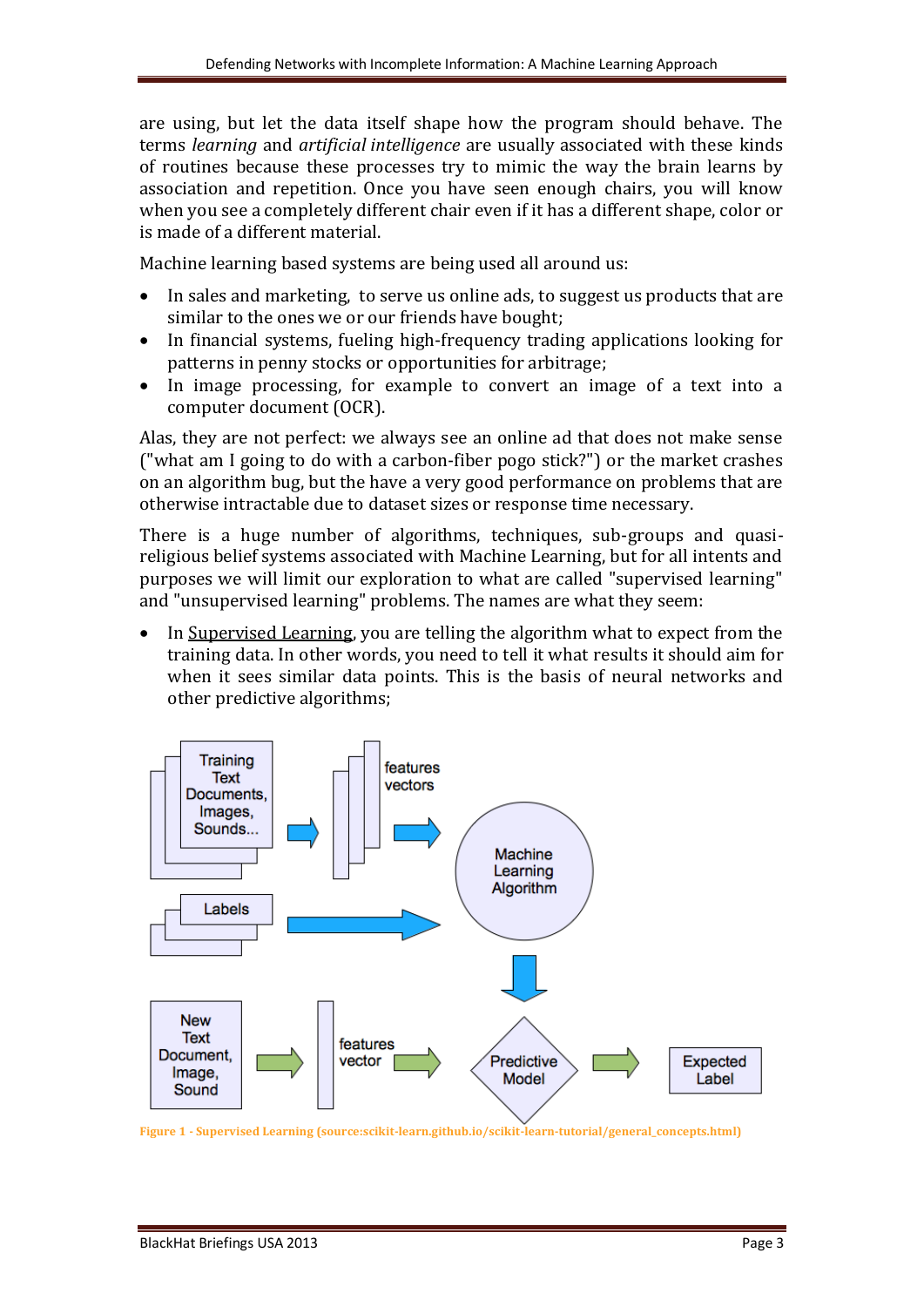• In Unsupervised Learning, the algorithm just receives the data and tries to infer relationships like similarity and proximity from the observations. This is more commonly used to either support anomaly detection (this data point is not like the others). It is also used to help figure out what is really relevant on the data set, on a process that is called "feature extraction".



**Figure 2 - Unsupervised learning (source: scikit-learn.github.io/scikit-learn-tutorial/general\_concepts.html)**

The thesis is that we can apply machine learning to parameterize the *something*s and the *X*s I mentioned before with very little effort on the human side. We could use Unsupervised Learning to find patterns in data that could generate new rules and relationships between occurrences in our networks. Or we could use Supervised Learning with the humans providing examples of "good" and "bad" behavior in their networks, so that the algorithm can then sift through gargantuan amounts of data and suggest other instances that are likely to be relevant in the same way.

There is actually a very good use case for Machine Learning in Information Security, which are spam filters. Nobody really talks about spam filters anymore, because, in a way, the problem has been satisfactory "solved", or actually reached an evolutional plateau. You still can't defeat actors that exploit the algorithm directly, such as sending a specially crafted phishing attack that looks like a regular e-mail. This is a more complicated problem, involving game theory and rational adversarial modeling [1].

Regardless, this is a neglected tool for Information Security by and large, and that is an odd choice, because it seems to be a good fit for the challenges we face day after day.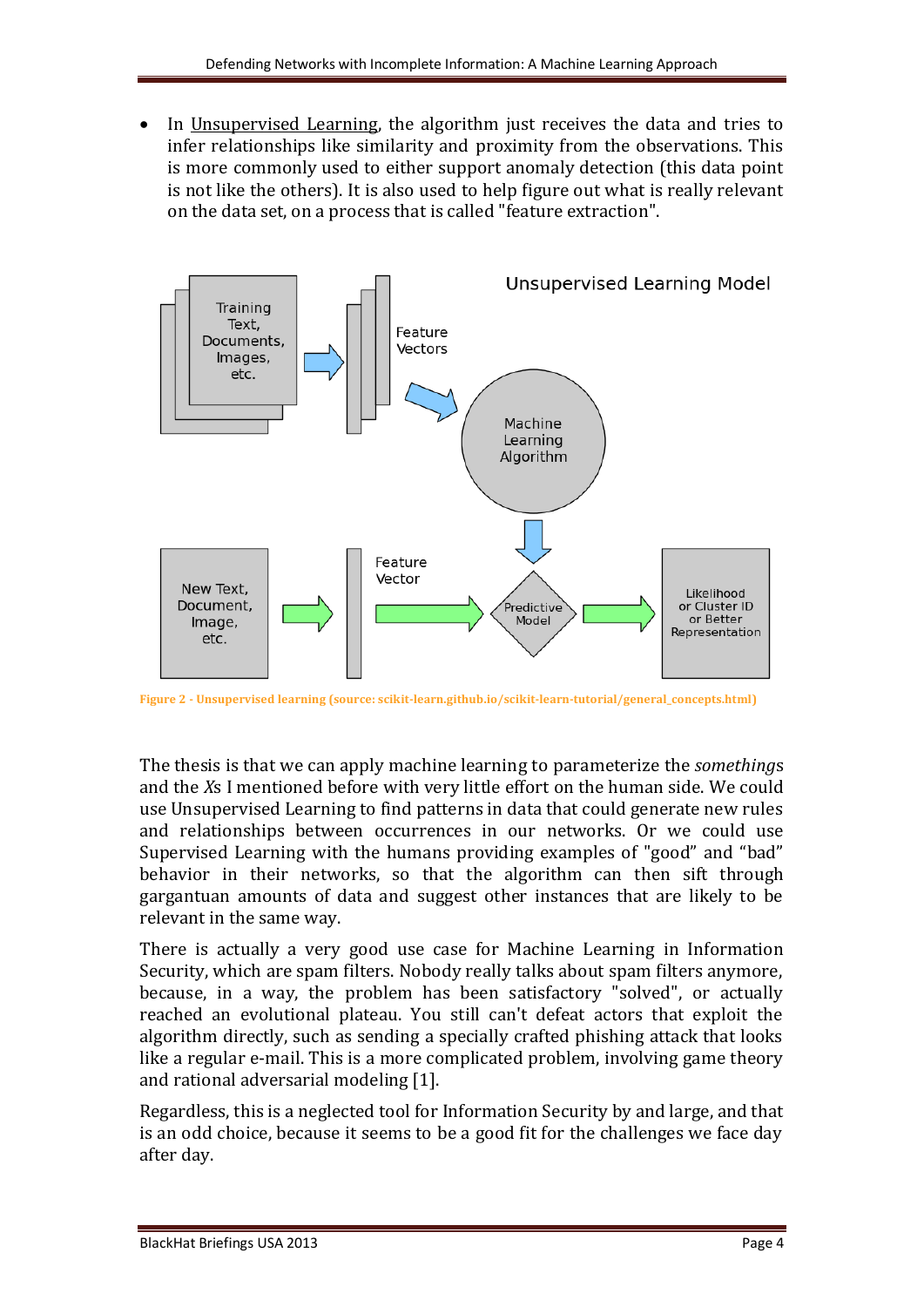## **More attacks = more data = better defenses**

The great advantage of Machine Learning over more traditional approaches for Security Monitoring is that the predictive capabilities of the algorithm improve as you provide more data to its training processes. As your number of observations gets much larger than the complexity of the model you are trying to predict (usually referred in ML terms as dimensionality or VC-dimension), it gets very efficient indeed.

Let that sink in for a moment. The more you are attacked, the better your defenses can be. These categories of things have been deemed "Antifragile"[2], and they benefit from disorder and chaos. And disorder and chaos sound a lot like where we are today in Information Security monitoring.

This is a generalization, of course. The model that you choose to be trained, the specific math of the algorithm you choose all have direct impact on its performance and efficiency, and you need to choose the right "features" of the data wisely. But once you have a reasonable result on a smallish dataset, expanding the amount of data it is able to process will improve its efficiency.





Given the amount of log data I mentioned before that is just sitting inside the organizations, seems like a good deal to me.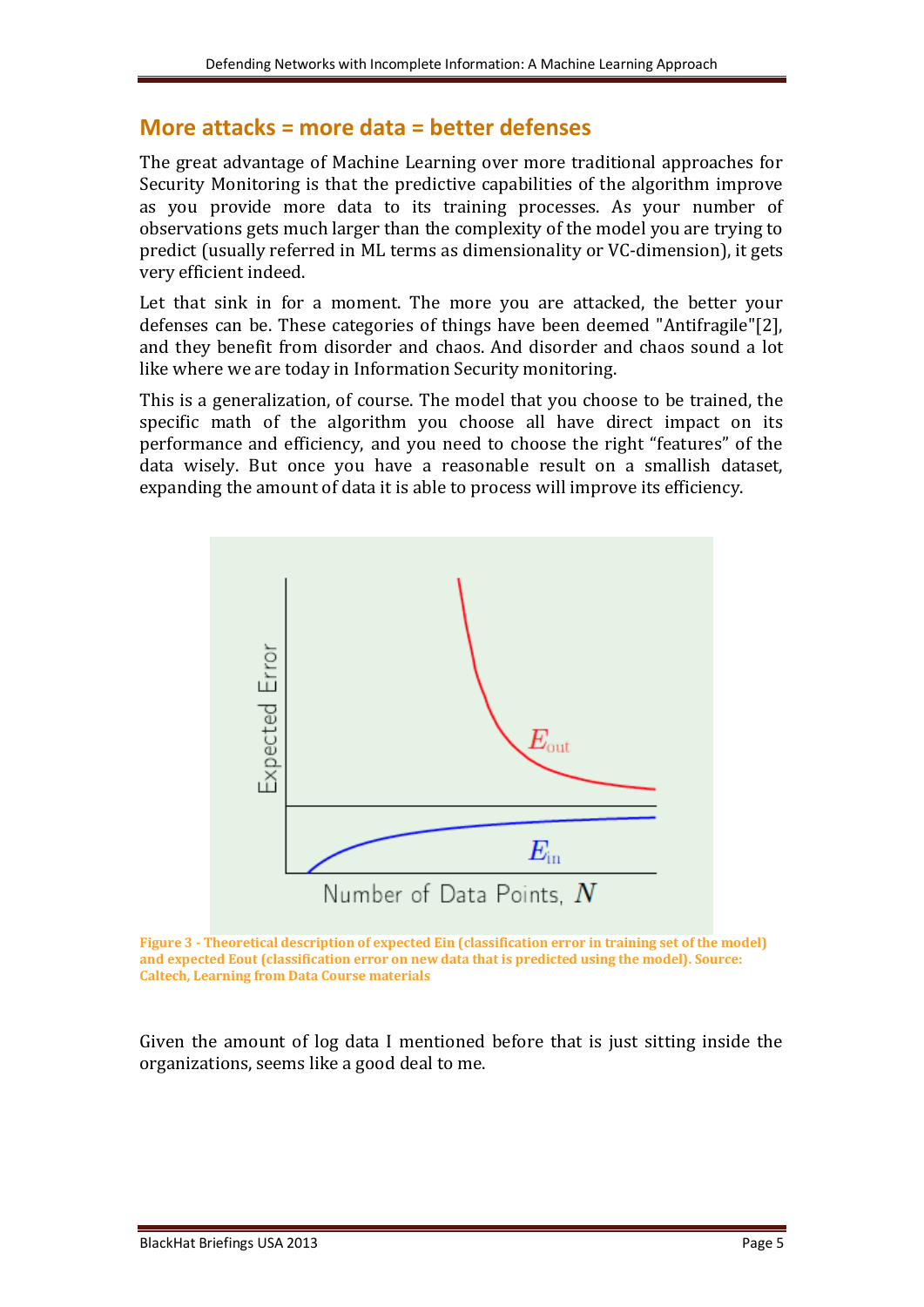# **Designing a model to detect external agents with malicious behavior**

## **Data Collection**

As an example of these capabilities, we present an implementation of a supervised learning model that we created based on public summarized log information made available by the SANS Technology Institute[3], more specifically by the DShield Project API[4].

The DShield project collects firewall logs from contributors all over the world and summarizes the blocked connections to pinpoint hosts that are engaging in vulnerability exploitation or port scanning in relation to these corporations.

Also, the data volumes are impressive, as we can see on the bulk data made available that there is a daily average of 1 million relevant summarized events. Back-of-the-envelope calculations have us estimate these summaries come from 30 million firewall blocks per day.

SANS offers an open API that provides access summarized anonymous information from this sources including information or malicious IP addresses, domains, AS, and the such, where malicious has a definition as simple as "this IP address has been hammering closed ports on these firewalls for the longest time now". Low hanging fruit it seems, but simple and effective triage.

#### **Model Intuition**

This data is routinely used as an OSINT source for blacklisting IP addresses on some SIEM and Monitoring deployments. However, the effectiveness of this measure is debatable at best, because active attackers, and even scripted worms and bots will constantly change IP addresses.

However, they will not move very far.

There is a tendency of *bad behavior* being dependent on the topology of the Internet, that is if you have machines that are engaging on a specific type of behavior in the internet, their *neighbors* (as far as Organizational and ISP Autonomous Systems (AS) are concerned) are more likely to engage in this behavior.

This thesis is not only supported by common knowledge, one of the greatest inspirations of this work was a PhD Thesis paper by Moura called "Internet Bad Neighborhoods"[5] and a companion paper called "Internet Bad Neighborhoods Aggregation"[6] that talk about some experiments he and his collaborators have performed using traffic from RNP, the Brazilian academic research network. Same conclusions can be drawn by Google's Recent Safe Browsing Transparency Report [7].

But they will eventually change over time.

This information on bad behavior is time-sensitive. If a specific IP address attacked your organization a week ago, this is probably relevant information for the monitoring team if they should commit resources to investigating events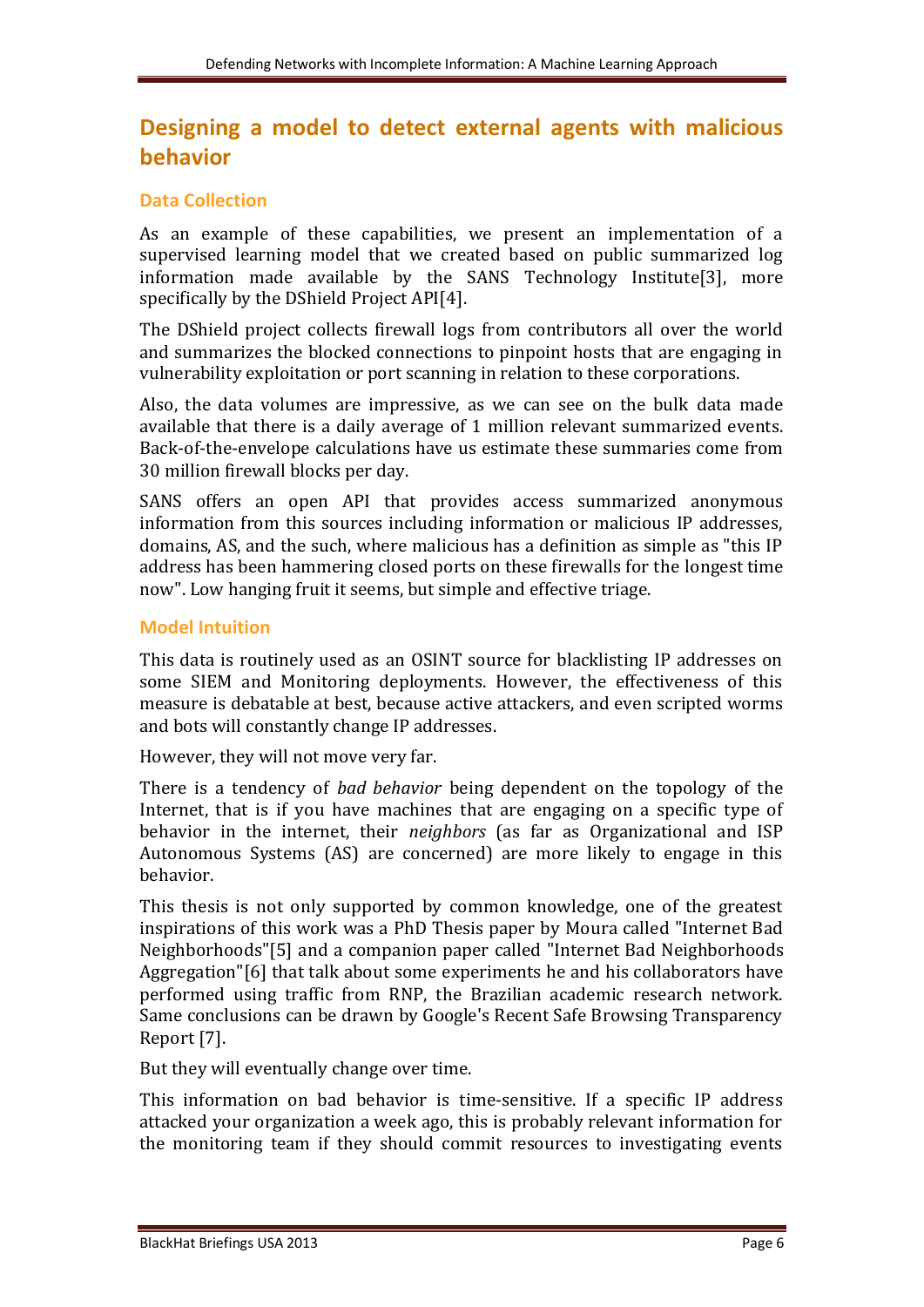from this IP address or nearby IP addresses. If it attacked yesterday, that is certainly more relevant to the team.

All Security Monitoring professionals will remember a few occasions when they would be on duty and "recognized" an IP address on the dashboard or event stream and some kind of "intuition" clicked that that was an event they had seen before and it should be followed up.

This is the intuition this algorithm intends to capture, using the data gathered from the DShield data to predict if an IP address is likely to be malicious or not.

#### **Feature Engineering**

In order to create the features we need to the machine learning algorithm, we go through the following steps:

- 1. Initially we cluster the events we have by specific behaviors, such as blocked attempts on port 3389, 22 or 80 or port scans (where the same IP address attempts to connect to multiple ports). These clusters of events are deemed positive for bad behavior in our model, and each of the IP addresses get a rank of one for that day. These clusters from this example were arbitrarily chosen, but could have been selected by an unsupervised learning algorithm.
- 2. After we have identified these "bad" IP addresses per day, we need to add up their scores. However, we need to attenuate the contribution from each day as the days pass, as described in our time-based intuition component. For that, we apply an exponential function to the ranks of the IP address on each date, so that it will have a specific half-life.
	- a. One of the behaviors we get from this is that if you choose a half-life around 5 to 7 days the contribution from IP addresses that last showed up their contribution will all but disappear in about 90 days or so. This helps the algorithm take in account changes in the Internet topology, or even different threat actors that might be starting to target the organization or getting bored and moving elsewhere.
- 3. Now that we have ranks for each IP address over time, we group them in sensible ways to exploit the neighborhood behaviors we discussed on the intuition. We compose the IP addresses by arbitrary net blocks (such as /16 or /24) and by which organizational and ISP AS they belong, being careful to normalize the rank by the number of possible IP addresses on the range. The contribution from each IP address must be proportional to the total number of IP addresses we have on the specific grouping.

With these calculations, we have all the features we need to train a classifier based on these IP address ranks where we select a group of these features

## **Training the model**

Given the rank calculations on each IP addresses, we can select a group of IP addresses from the DShield summary events and from contributed blocked logs. We select a few tens of thousands of observations assigning them the label of malicious event.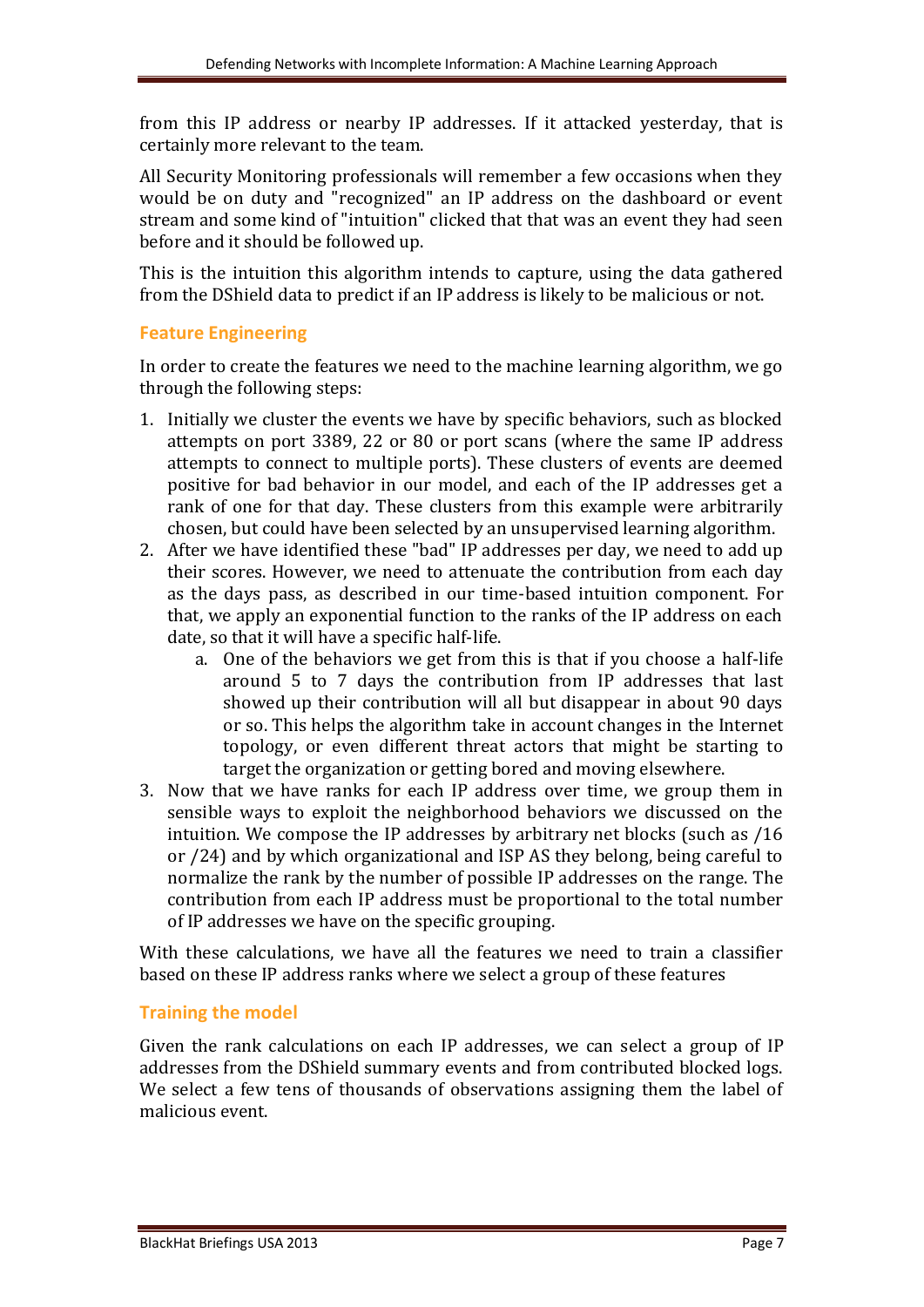However, in order to properly train the algorithm, we require benign IP addresses as well. Otherwise any algorithm can just infer the trivial case that "everything is malicious".

In other to provide sufficient non-malicious IP addresses to train the model, we made use of the lists of Top 1 Million domains provided by Alexa [8] and the Google Safe Browsing [7] initiative. These are not perfect sources and malware domains have been know to creep in, specially when you approach the end of the list. We have found that the initial 20.000 to 40.000 entries hold really well, and provide a good diversity of origin countries. This helps the model not trivialize on specific regions of the world as bad actors given the predominance of USbased log sources on the DShield sampling.

With the dataset created with the selected features, it is just a matter of using your favorite classification algorithm. After some experimentation, we have selected Support Vector Machines[9], which do a very good job in separating non-linear groups when the features are numeric (which is our case here). We do not go into the details of the specific math machinery behind this, as it would deviate from the point of this document, but this specific algorithm can be trivially implemented with scientific languages or libraries in Java, Python or R [10].

As in many problems in analytics and machine learning, getting to a good answer is now usually the problem. The machinery is all there, but you need to ask a good question.

## **Results**

The model was trained using a technique called cross-validation.[11] That basically means that part of the training data of the model is not used to train the model, and is actually used to validate the results from the model trained on the other part of the data (which is then called the validation set). So in machine learning terms, if you do a 10-fold cross-validation, you are effectively dividing your dataset in 10 equally sized subsets, and training your model 10 times, always leaving one of the subsets out of the training. You then predict what the subset classification would be if you did not know it already using this recently trained model. The average of the classification errors you get from each subset (what percentage you got wrong) is called the cross-validation error, which is a good estimation of the model error on new data. [11]

For the model described above, using DShield data for the last 6 months, we are able to reach an 83 to 95% of cross-validation accuracy.

- The results vary from the way we cluster the "bad behavior" of the data: for instance, it is much more efficient when we are specifically targeting ports 3389 or port 80, but is on the low ends of the results when we target port 22.
- There seems to be a high correlation on the amount of observations on the DShield data with this predictive power, as it is very skimpy on port 22, for example, and many days' worth of data have to be incorporated into the model for it to have enough data points to beat the "dimensionality issue" we described before. However we cannot say for sure if this is case without more data to test the models with.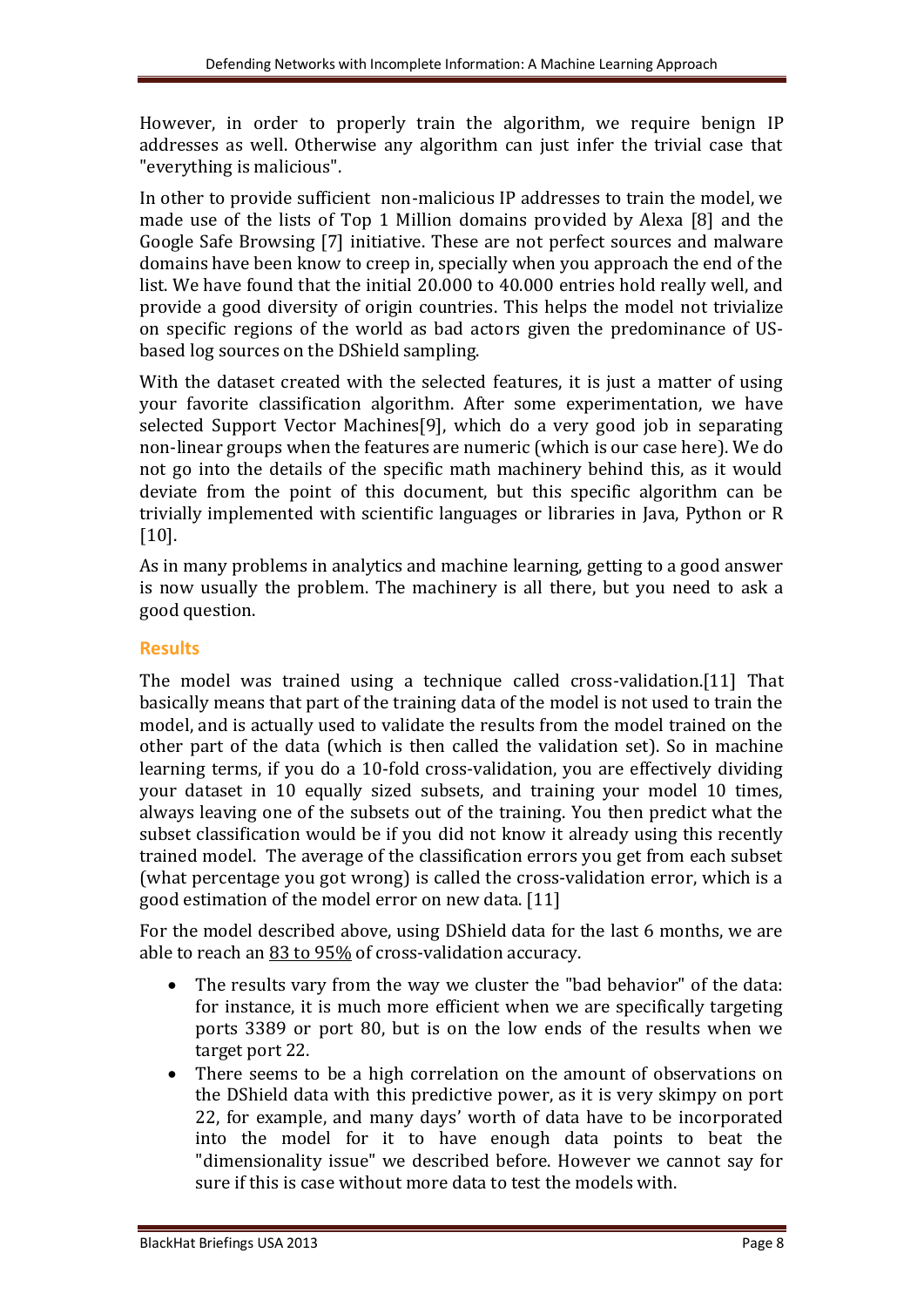When you generalize a model to completely new data, it is normal that a model loses accuracy, and sometimes it can be a deal breaker. However as we tested the trained models on log data provided by volunteers on the respective days of the trained models, they showed a 70 to 92%of true positive ratings (sensitivity/precision) on items that had previously marked as malicious and 95% to 99% true negative ratings (specificity/recall) [12].

Statistically speaking, that provides an odds likelihood [13]that an event pinpointed by the model in this example has 13.6 to 18.5 times more likelihood to be malicious than one that did not. That on itself could greatly assist the monitoring team that should be reviewing these logs.

Additional details on the accuracy, true positive and true negative ratios for the different experiments will be made available in the presentation itself during the conference.

# **Future Direction and Improvements**

The main challenges involve the gathering of more historical data to improve the performance of the model further. Additionally, using IP addresses for the correlation makes the detection susceptible to diversionary techniques such as open proxies, Tor and address spoofing (particularly for UDP), making those sources appear malicious as well over time if they are used for malicious purposes.

In order to develop this concept further, we have put together a project called MLSec (Machine Learning Security)[14] at https://www.mlsecproject.org, created to evolve new Machine Learning algorithms focused on assisting Information Security Monitoring.

We set up a free service where individuals and organizations submit logs extracted from their SIEMs or firewalls and have access to automated reports from the algorithms to pinpoint points of interest on the network. Their feedback on the detected events also helps us fine-tune the algorithms over time.

The service is being scaled out to accept more participants to contribute with log data and feature requests to improve the current models and to develop new ones.

# **Acknowledgments and thanks**

The author would like to thank:

- Sans Technology Institute, and their DShield Project
- Team Cymru, for their IP to ASN Mapping project and Bogon Reference
- MaxMind for their GeoLite data (http://www.maxmind.com)